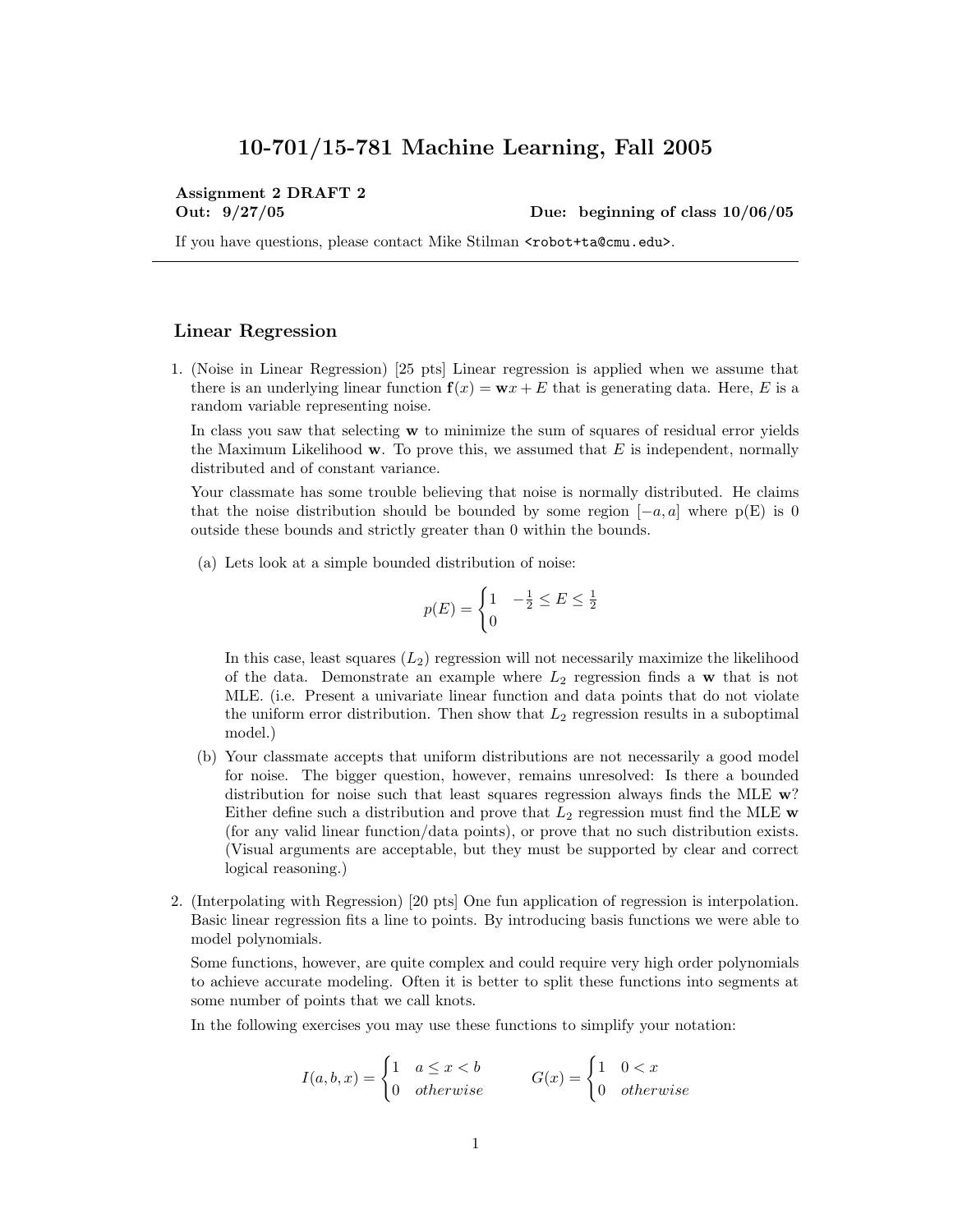(a) We have split the following data-set into three evenly spaced regions at knots  $\xi_1$  and  $\xi_2$  (where  $\xi_{i+1} - \xi_i = 160$ ). The data set represents some function  $y = \mathbf{f}(x) + E$ . Suppose we applied linear regression to each segment separately. Draw a rough sketch of the resulting model function.



(b) Your model should be discontinuous. It is possible to achieve the same model with a single linear regression of the form:

$$
y' = \sum_{i=1}^{m} \beta_i h_i(x)
$$

Find a set of six (6) basis functions,  $h_i(x)$ , such that their linear combination can represent any piecewise linear function with discontinuities at the knots  $\xi$ . Find the parameters  $\beta_i$  that satisfy the maximum likelihood model for the given data.

(c) Generally, we do want our model  $y'$  to be continuous. Find a set of four (4) basis functions,  $h_i(x)$ , such that  $y' = \sum_{i=1}^{m} \beta_i h_i(x)$  can represent any continuous piecewise linear function that has discontinuous derivatives only at the knots. Estimate  $\beta_i$  and formulate a new  $y'$  that minimizes the squared residual error.

### Theoretical Analysis of Logistic Regression and Naive Bayes

[20 pts] In class and in Tom's draft chapter handout we showed that when Y is Boolean and  $X = (X_1 \dots X_n)$  is a vector of continuous variables, then the assumptions of the Gaussian Naive Bayes classifier imply that  $P(Y|X)$  is given by the logistic function with appropriate parameters W. In particular:

$$
P(Y = 1|X) = \frac{1}{1 + \exp(w_0 + \sum_{i=1}^{n} w_i X_i)}
$$

and

$$
P(Y = 0|X) = \frac{\exp(w_0 + \sum_{i=1}^n w_i X_i)}{1 + \exp(w_0 + \sum_{i=1}^n w_i X_i)}
$$

Consider instead the case where Y is Boolean and  $X = (X_1 \dots X_n)$  is a vector of *Boolean* variables. Prove for this case also that  $P(Y|X)$  follows this same form (and hence that logistic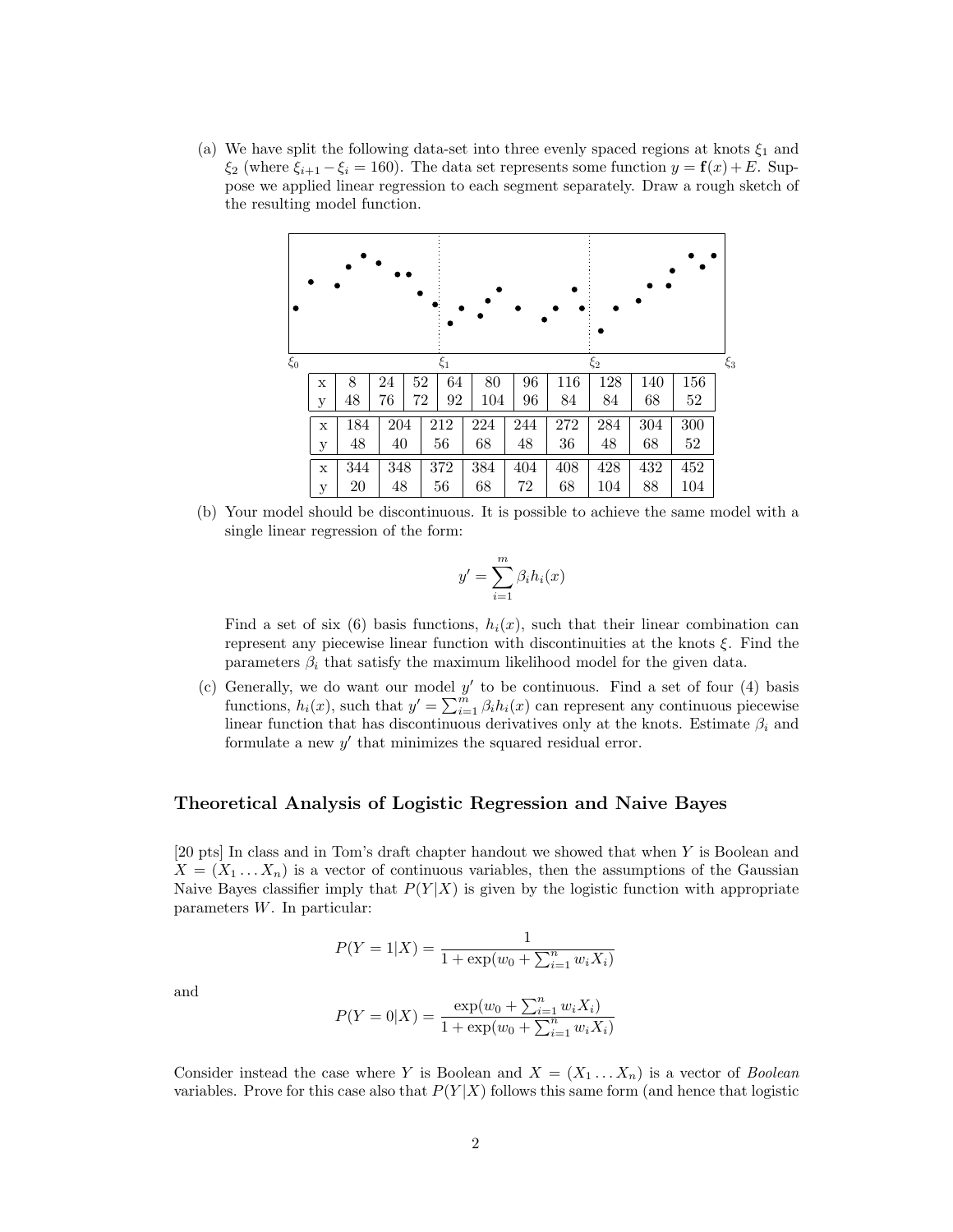regression is also the discriminative counterpart to a Naive Bayes generative classifier over Boolean features).

#### Hints:

- 1. Simple notation will help. Since the  $X_i$  are Boolean variables, you need only one parameter to define  $P(X_i|Y=y_k)$ . Define  $\theta_{i1} \equiv P(X_i=1|Y=1)$ , in which case  $P(X_i=0|Y=1)$  $(1 - \theta_{i1})$ . Similarly, use  $\theta_{i0}$  to denote  $P(X_i = 1 | Y = 0)$ .
- 2. Notice with the above notation you can represent  $P(X_i|Y=1)$  as follows

$$
P(X_i|Y=1) = \theta_{i1}^{X_i} (1 - \theta_{i1})^{(1 - X_i)}
$$

Note when  $X_i = 1$  the second term is equal to 1 because its exponent is zero. Similarly, when  $X_i = 0$  the first term is equal to 1 because its exponent is zero.

#### Programming Generative and Discriminative Classifiers

Discriminative classifiers learn the parameters of  $P(Y|X)$  directly, whereas generative classifiers instead learn the parameters of  $P(X|Y)$  and  $P(Y)$ .

In this exercise you are asked to implement and compare both types of classifiers. You may use any programming language you like (Matlab,  $C++, C, Java...$ ). All programming must be done from first principles. You are only permitted to use existing tools for simple linear algebra such as matrix multiplication/inversion. Do NOT use any toolkit that performs machine learning functions.

For this assignment, please submit all answers and any plots that are requested in the following questions. Also, *print out* and clearly label any code you wrote for this assignment and append it to the back of your submission. We do not require comments, however the clarity of your code and explanations will affect how much partial credit we can give. We encourage you to discuss the questions, but you must write/submit your own code and your own answers.

The provided data has two real variables  $X_1, X_2$  and the boolean variable Y representing a class. Each line in the data files represents a data point  $(X_1, X_2, Y)$ .

Make a 2D plot  $(X_1, X_2)$  of "test-1", using different symbols for data points that belong to different classes.

- 1. (Naive Bayes) [9 pts] You may notice that given the class  $(Y)$ , the data follows a bi-variate normal distribution. For Naive Bayes, we make the assumption that  $X_1$  is conditionally independent of  $X_2$  given the class.
	- (a) Write the equation for the probability of some data point coming from class  $Y = 1$ i.e.  $P(Y = 1 | X_1 = x_1, X_2 = x_2).$
	- (b) Write a program that estimates the means and variances of the Gaussians, as well as  $P(Y)$  for each class. This program should yield all the information necessary to complete your equation in (a). Run this program on "train-1."